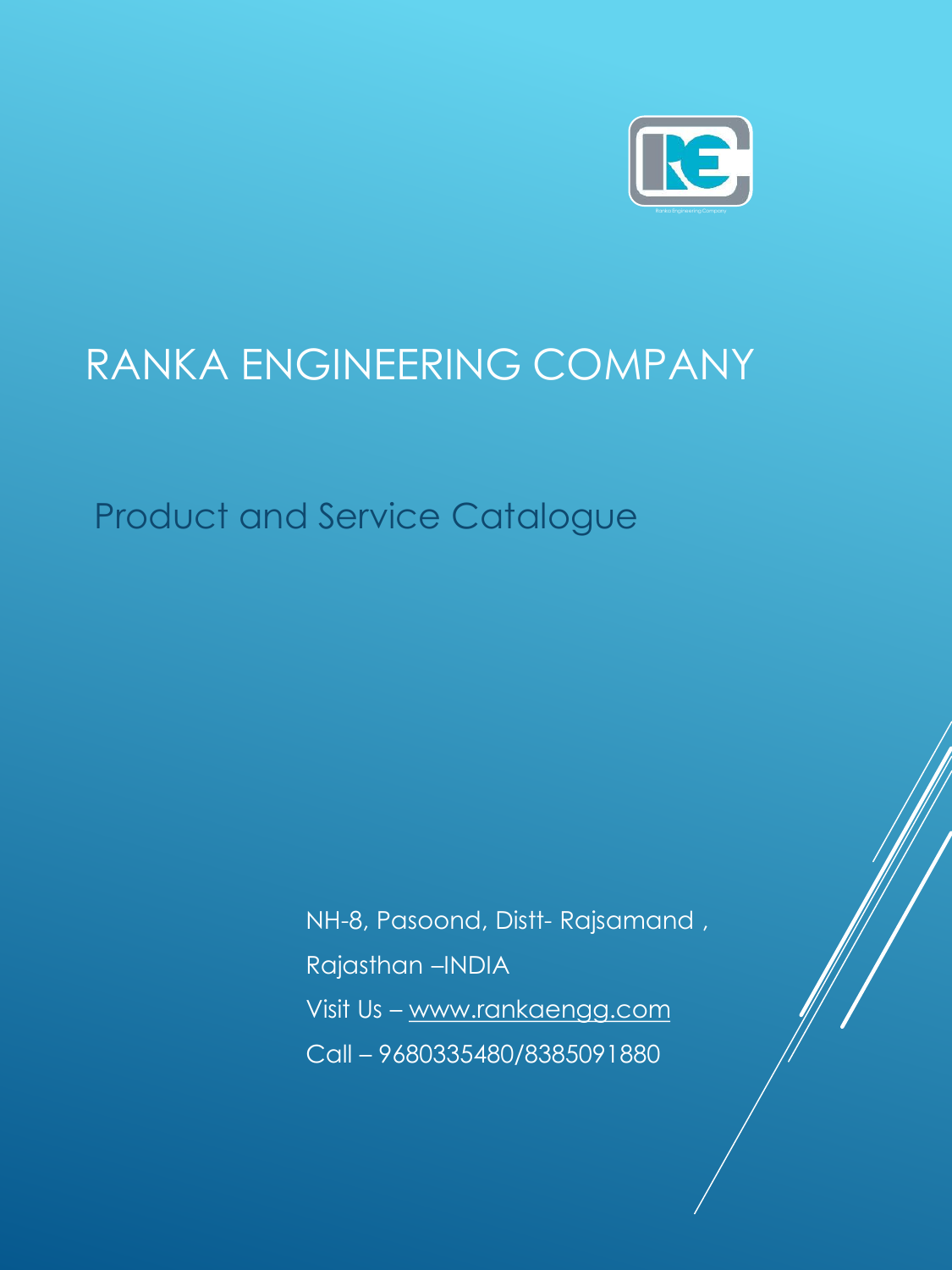



Established in the year **1994**, our company **Ranka Engineering Company** is engaged in the sphere of manufacturing a wide range of Marble processing Machinery. Under the able guidance of our founder, **Er. S. L. Ranka** , we have created a niche for ourselves.

Ranka Engineering Company is a full setup of workshop in Rajasmand to cater all type of fabrication and breakdown services of equipment's. We have a devoted and capable team of excellent qualified Industrial Engineers with rich industrial experience.

Our team of engineers work accordingly with the clients to understand their requirements and create construction solutions and customized designs.

Our products for engineering works are built in with extra ordinary specialty and durability.

The entire range is tested on various quality parameters  $\#$ ensure defect free and highly effective conveyors and  $\cancel{\mathcal{E}}$ the equipment to our valued clients. We also provide complete customization to suit the varied requirements of the clients.

S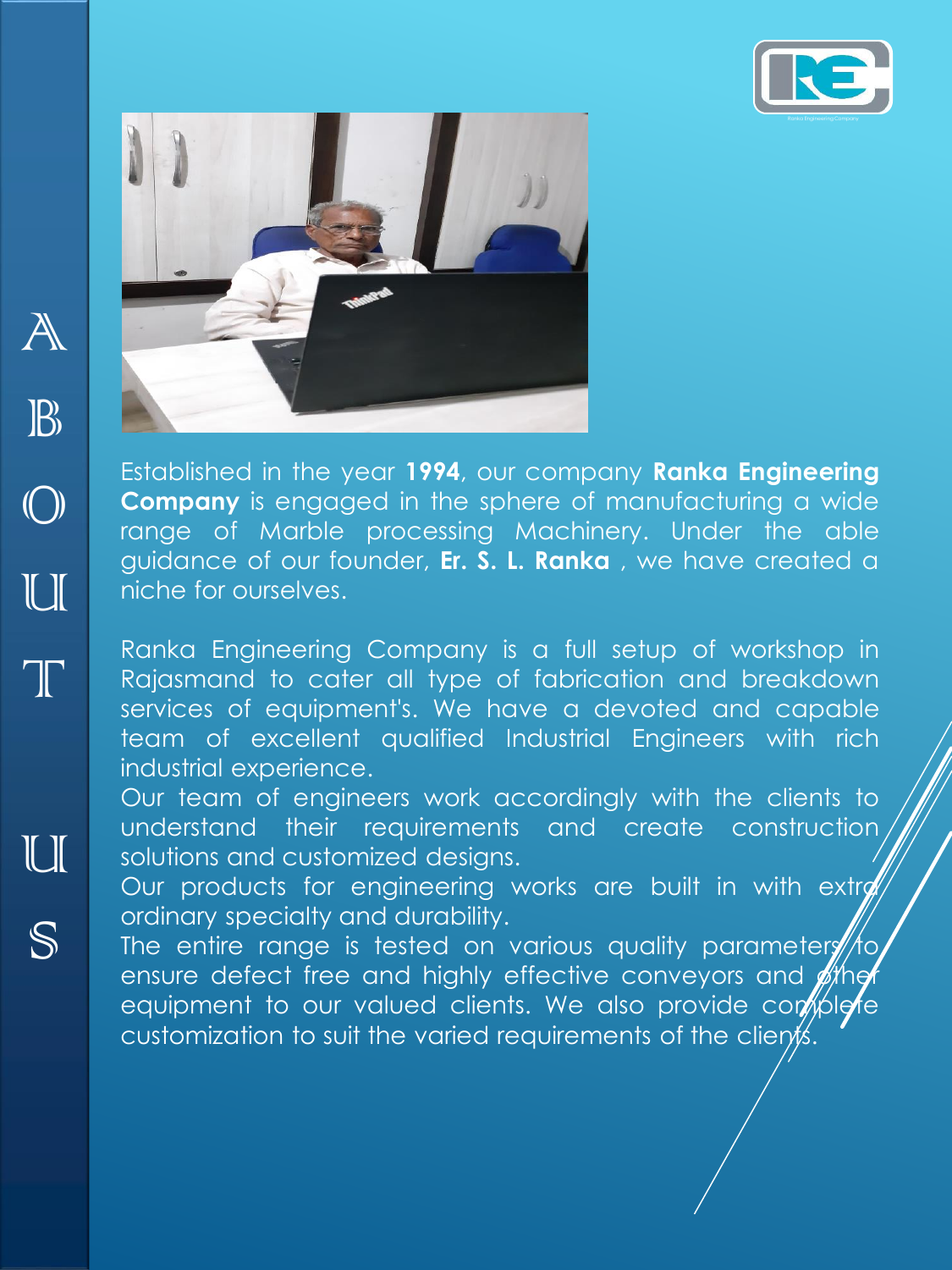











### Iron Fabrication works



Contractors for heavy industrial design and lathe works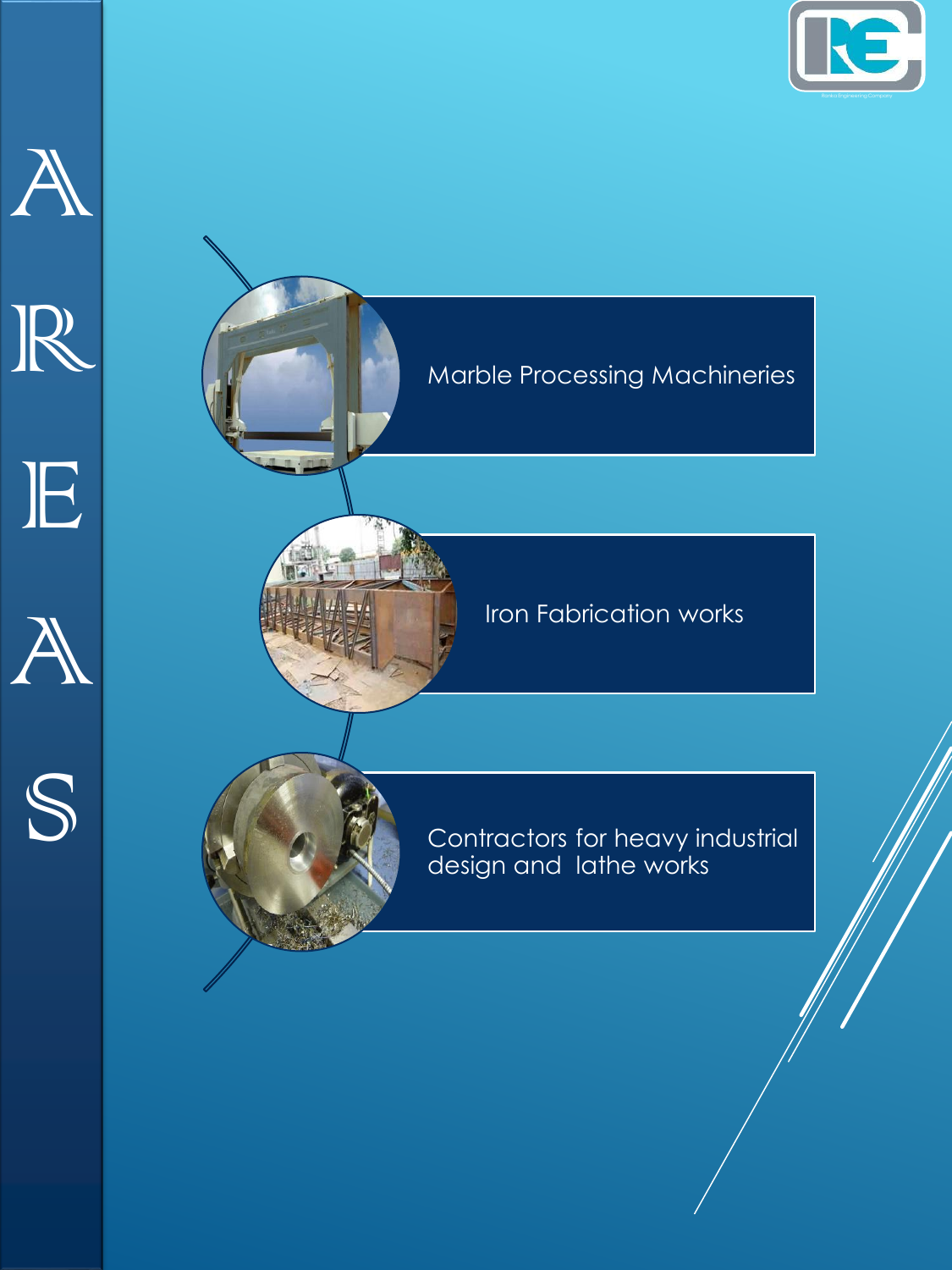### Wire Rope Hoist

 $P$ R O  $\mathbb{D}$ U C T

S

Wire rope hoist is an automatic chain block system, which is run by electric 3-phase motor. It is our product which can be used in various industries for lifting purpose. Wire rope is used instead of chain which is more reliable then chain. It is repairable and have least maintenance.



| Model     | Capacity(ton) | Used Power<br>(3 Phase) | Lifting Height<br>(feet) |
|-----------|---------------|-------------------------|--------------------------|
| $L - 001$ | <b>One</b>    | $\frac{1}{2}$ h.p.      | $0 - 20$                 |
| $L - 003$ | <b>Three</b>  | 2 h.p.                  | $0 - 20$                 |
| $L - 005$ | Five          | 3 h.p.                  | $0 - 20$                 |

### Mud Pump

Our valued customers can avail from us superior quality Mud Pump (Slurry Pump). These Mud Pump (Slurry Pump) are appreciated by large number of costumers due to high quality and durability. These products are available in market at leading industrial rates. Mud pump is used to discharge marble slurry or any other mud from a tank to another tank or another place.

| <b>TECHNICAL SPECIFICATION</b> |                   |  |
|--------------------------------|-------------------|--|
| Main motor HP                  | 20 HP. / 1440 RPM |  |
| <b>Discharge Capacity</b>      | 1000 liter/min    |  |
| Height                         | 0-20 feet         |  |



## Single Blade Block Dressing Machine

Single Blade Block Dressing Machine, facilitates sawing of marble block in slabs of varying thickness. The structure of machine is made up of two high quality steel columns and a cross beam, to ensure maximum stability during sawing. Sawing is done by a combined mechanical and hydraulic movement transforming the mechanical movement into a hydraulic one to obtain optimal tensioning, precise and regular sawing of block.

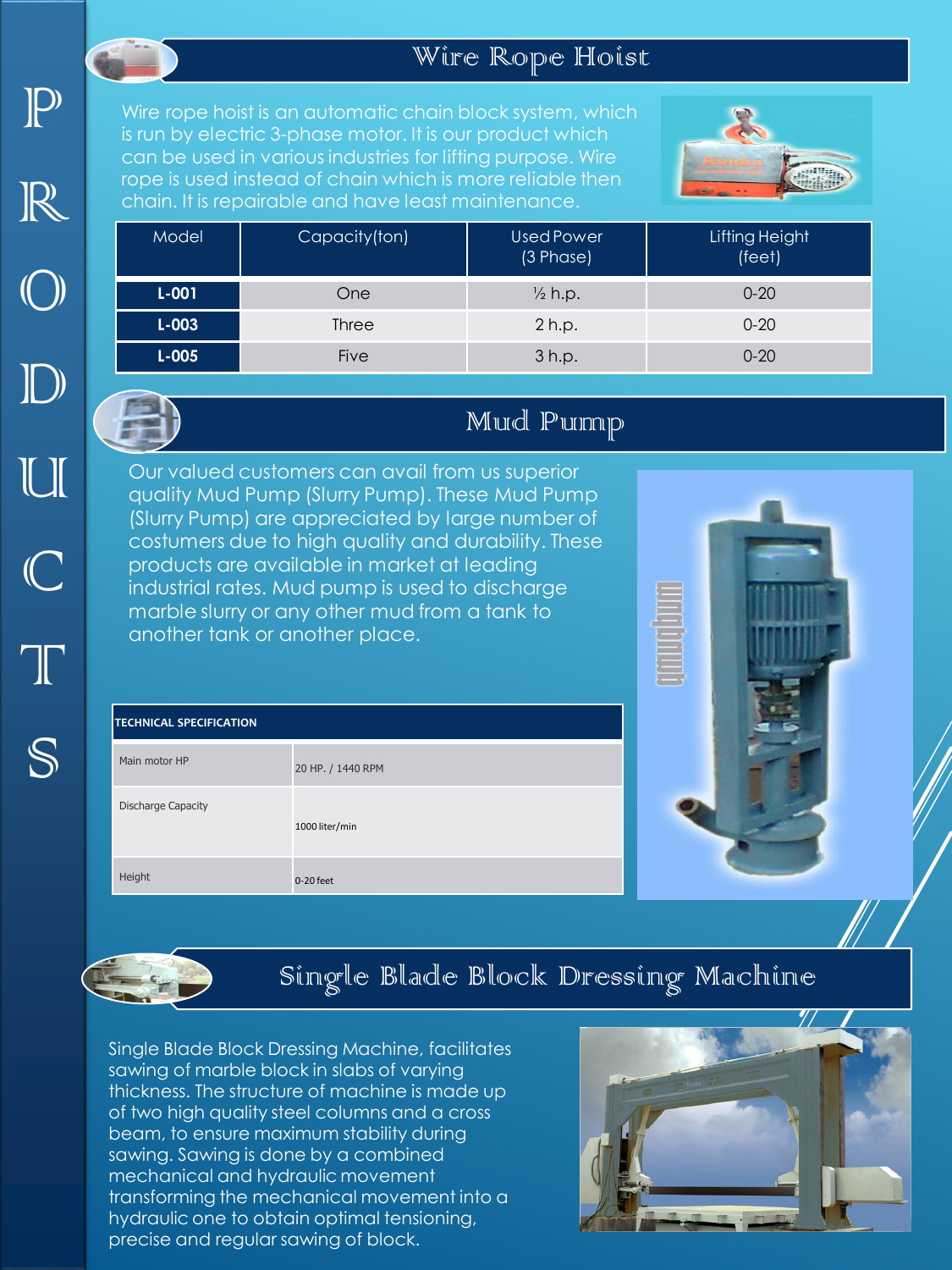

E

R

V

I

C

E

S



GANTRY CRANE-TWIN BEAM-TYPE Rational STRUCTURE in box construction reinforcement by stiffening ribs and connected by cross beams. Twin wheel CRANE SLIDING UNITS with double rim steel wheels -CRAB CARRIAGE in steel sections, special Motor through speed reducer coupled up to a grooved steel DRUM

| <b>TECHNICAL SPECIFICATION</b>                 |                 |
|------------------------------------------------|-----------------|
| Capacity                                       | 15-60 Tones     |
| Span of Beam                                   | 10-30 Meters    |
| Overhanging Span                               | 3-6 Meters      |
| Lifting Height                                 | 5-7 Meters      |
| <b>Lifting Speed</b>                           | 2-3 Meters/Min  |
| Hoist Trolley Transition Speed 7-15 Meters/Min |                 |
| <b>Crane Transition Speed</b>                  | 7-15 Meters/Min |





#### EOT Crane

Rational structure is of box construction adequately designed and reinforced by stiffening ribs. It is connected with bridge trolley, which is moved by motors, coupled up with speed reducers. The crab carriage is in steel section. It comprises of special crane duty motor, connected to speed reducers and is coupled to a grooved steel drum. Electromagnetic brakes are used to control the smooth lifting of weight. AC drive is also provided (on demand) for smooth operation of long travel

| <b>TECHNICAL SPECIFICATION</b> |                       |  |
|--------------------------------|-----------------------|--|
| Capacity                       | $0.5$ Ton to 25 Ton   |  |
| Span                           | 0.5 Mtrs. To 50 Mtrs. |  |
| Lift                           | 0.5 Mtrs. To 35 Mtrs. |  |

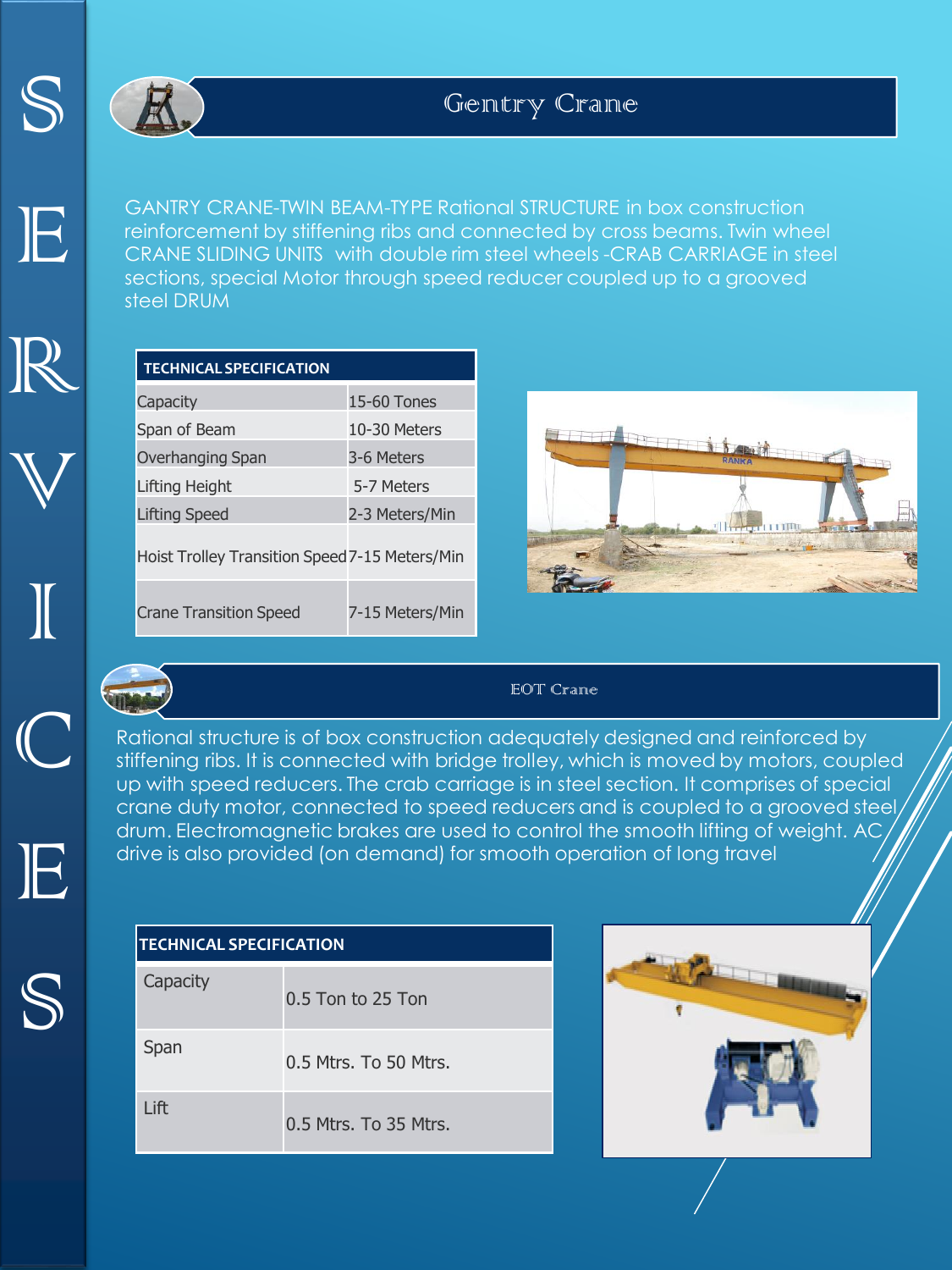We provides all types of fabrication work. We takes fabrications work like erection work of factory shed, manufacturing of trolleys, water tanks, Lathe work. Ranka Engineering Company has a team of well committed workers who takes the responsibility to finish work at limited work schedule.

S

E